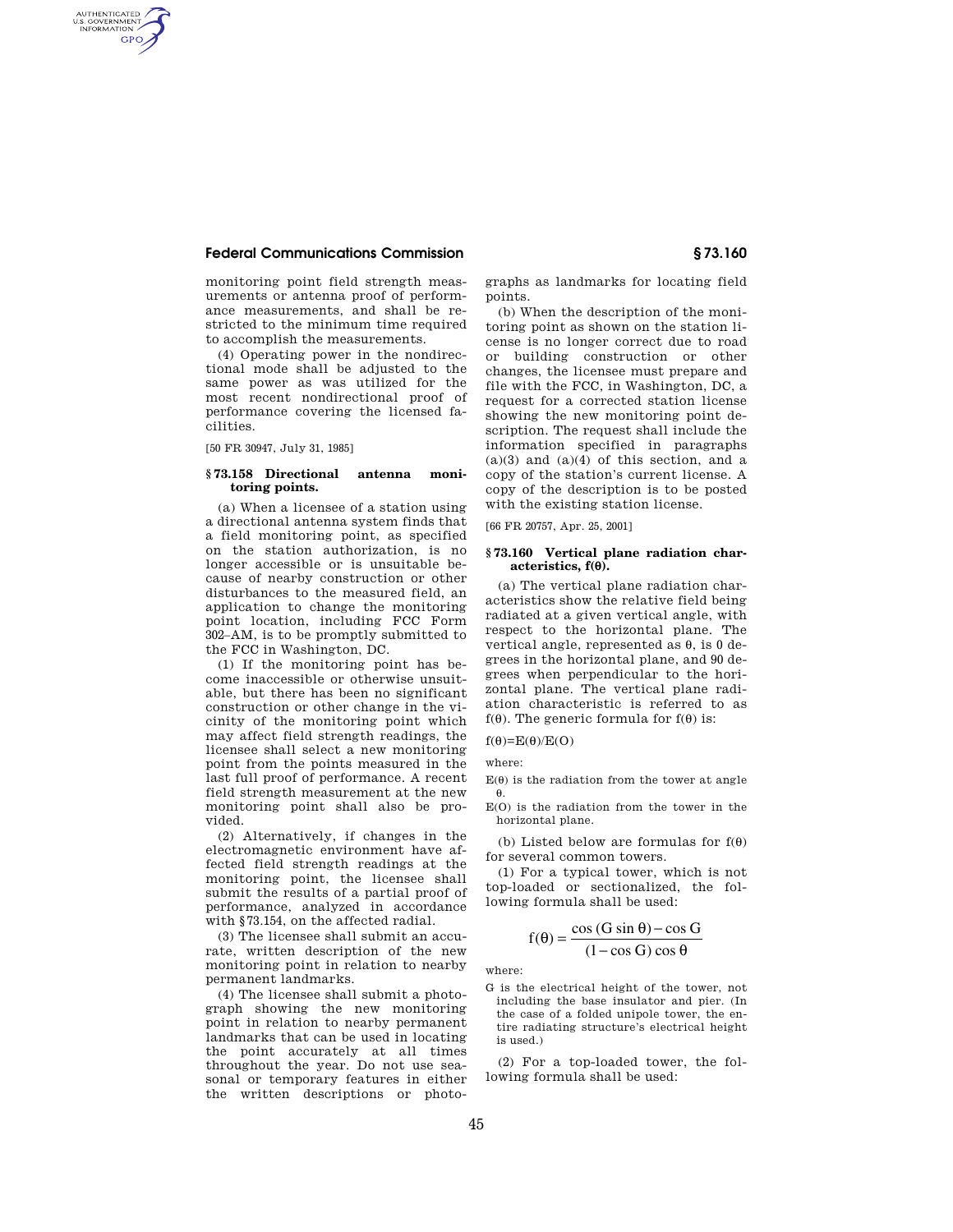# **§ 73.160 47 CFR Ch. I (10–1–10 Edition)**

$$
f(\theta) = \frac{\cos B \cos (A \sin \theta) - \sin \theta \sin B \sin (A \sin \theta) - \cos (A + B)}{\cos \theta (\cos B - \cos (A + B))}
$$

where:

- A is the physical height of the tower, in electrical degrees, and
- B is the difference, in electrical degrees, between the apparent electrical height (G,

based on current distribution) and the actual physical height.

G is the apparent electrical height: the sum of A and B; A+B.

See Figure 1 of this section.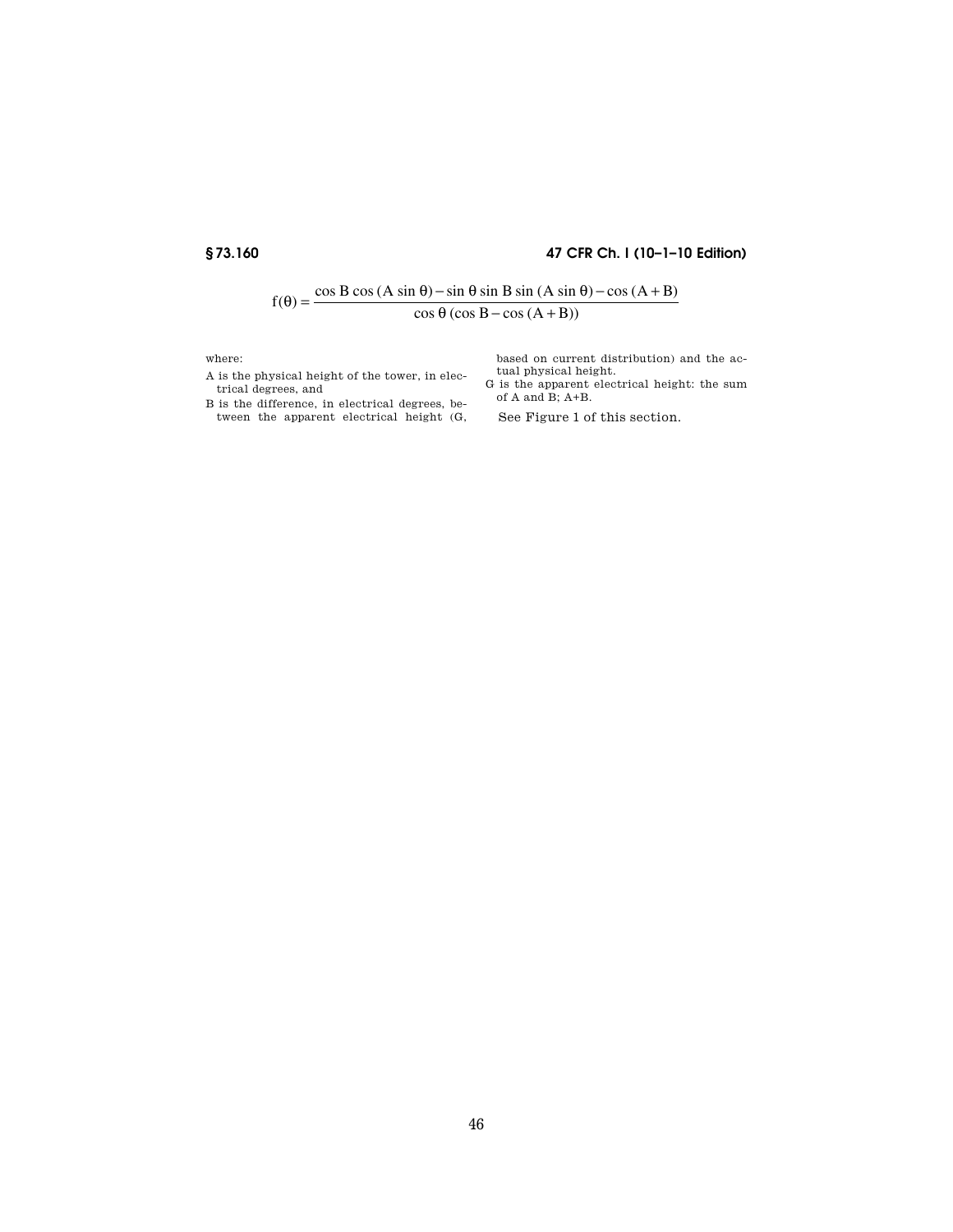

(3) For a sectionalized tower, the following formula shall be used: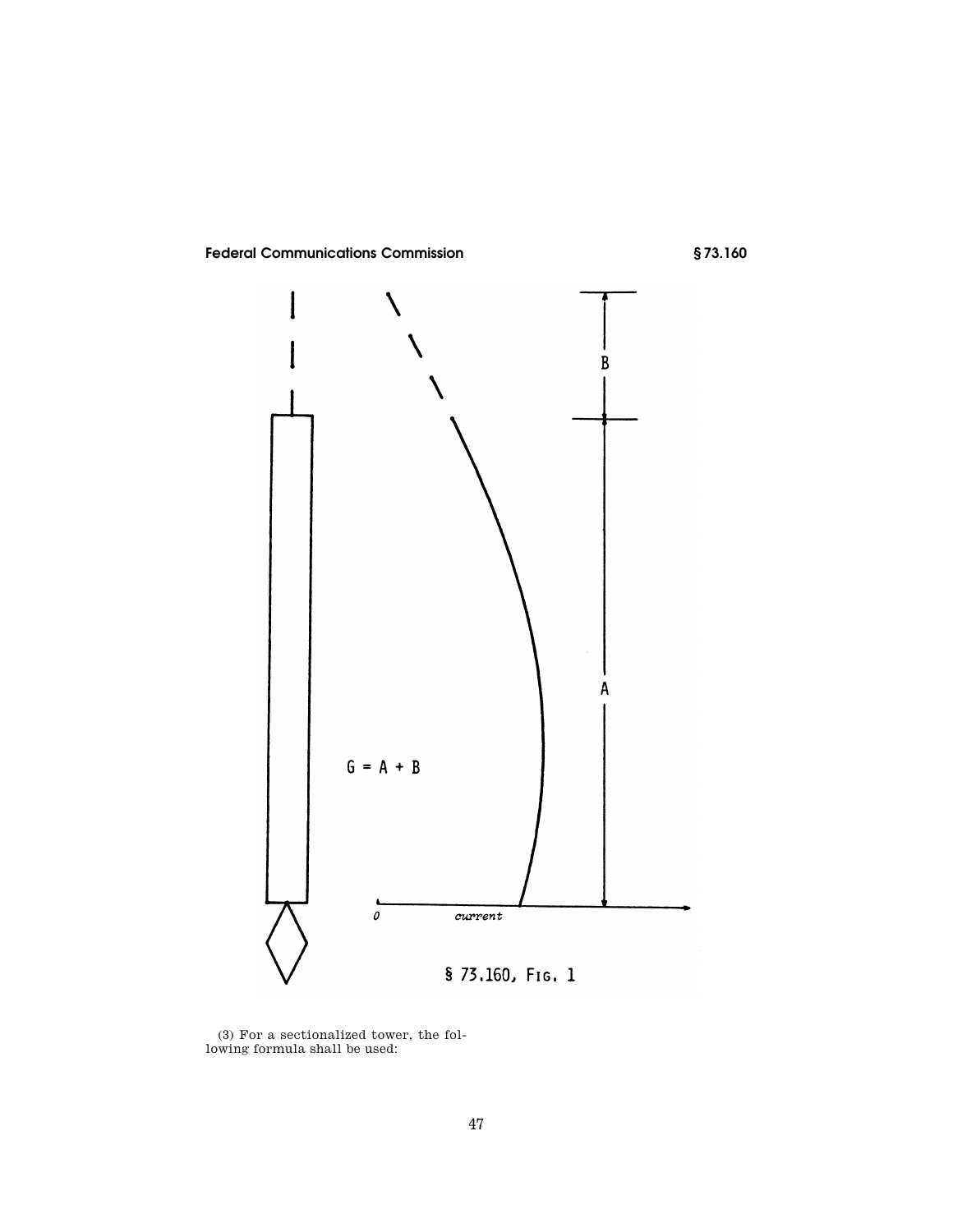## **§ 73.160 47 CFR Ch. I (10–1–10 Edition)**

$$
\{\sin \Delta [\cos B \cos (A \sin \theta) - \cos G] +
$$
  

$$
f(\theta) = \frac{\sin B [\cos D \cos (C \sin \theta) - \sin \theta \sin D \sin (C \sin \theta) - \cos \Delta \cos (A \sin \theta)]\}}{\cos \theta [\sin \Delta (\cos B - \cos G) + \sin B (\cos D - \cos \Delta)]}
$$

where:

- A is the physical height, in electrical degrees, of the lower section of the tower.
- B is the difference between the apparent electrical height (based on current distribution) of the lower section of the tower and the physical height of the lower section of the tower.
- C is the physical height of the entire tower, in electrical degrees.
- D is the difference between the apparent electrical height of the tower (based on current distribution of the upper section) and the physical height of the entire tower. D will be zero if the sectionalized tower is not top-loaded.
- G is the sum of A and B; A+B.
- H is the sum of C and D; C+D.
- $\Delta$  is the difference between H and A; H-A.

See Figure 2 of this section.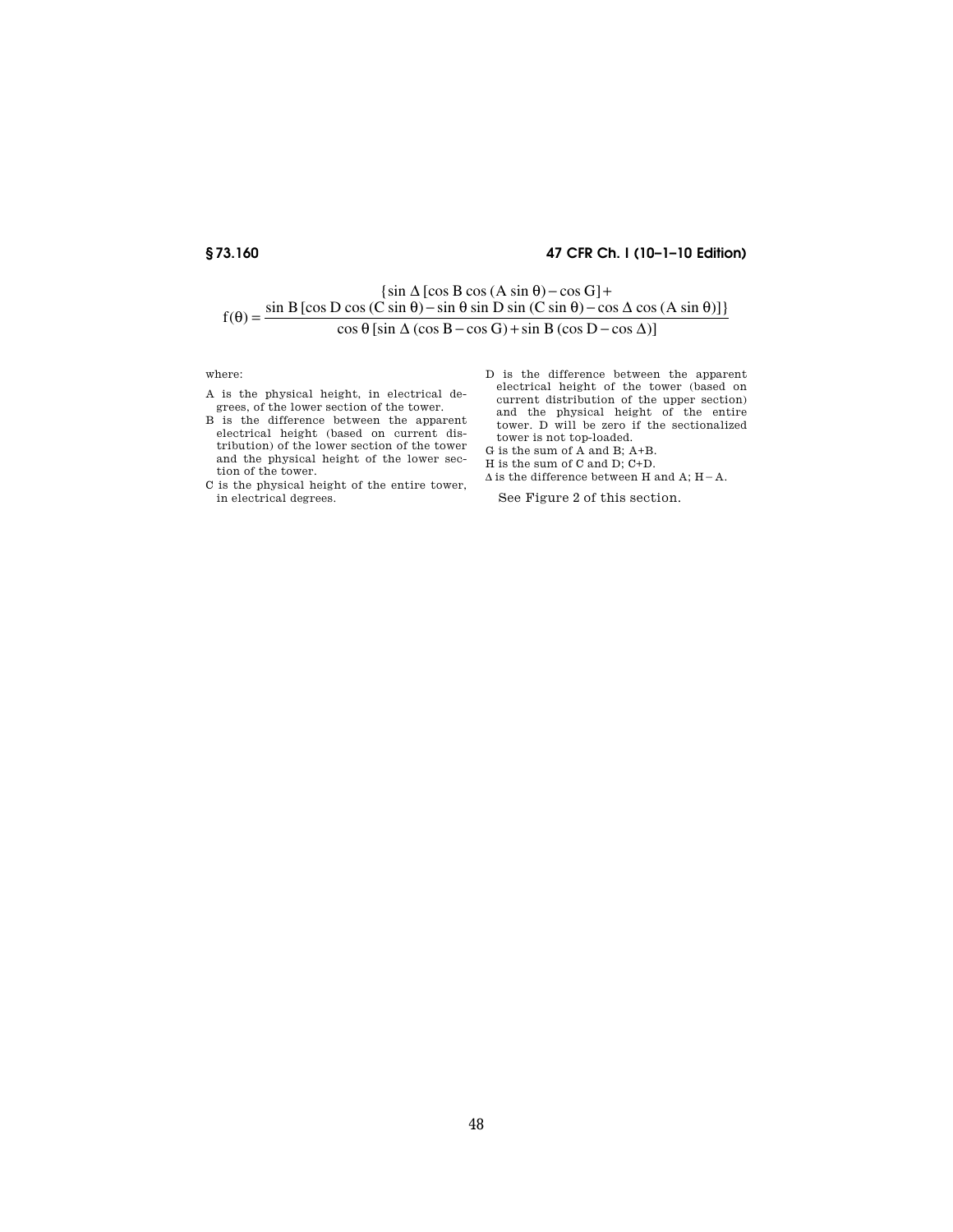

## **Federal Communications Commission § 73.160**

(c) One of the above  $f(\theta)$  formulas *must* be used in computing radiation in the vertical plane, unless the applicant submits a special formula for a par-

ticular type of antenna. If a special formula is submitted, it must be accompanied by a complete derivation and